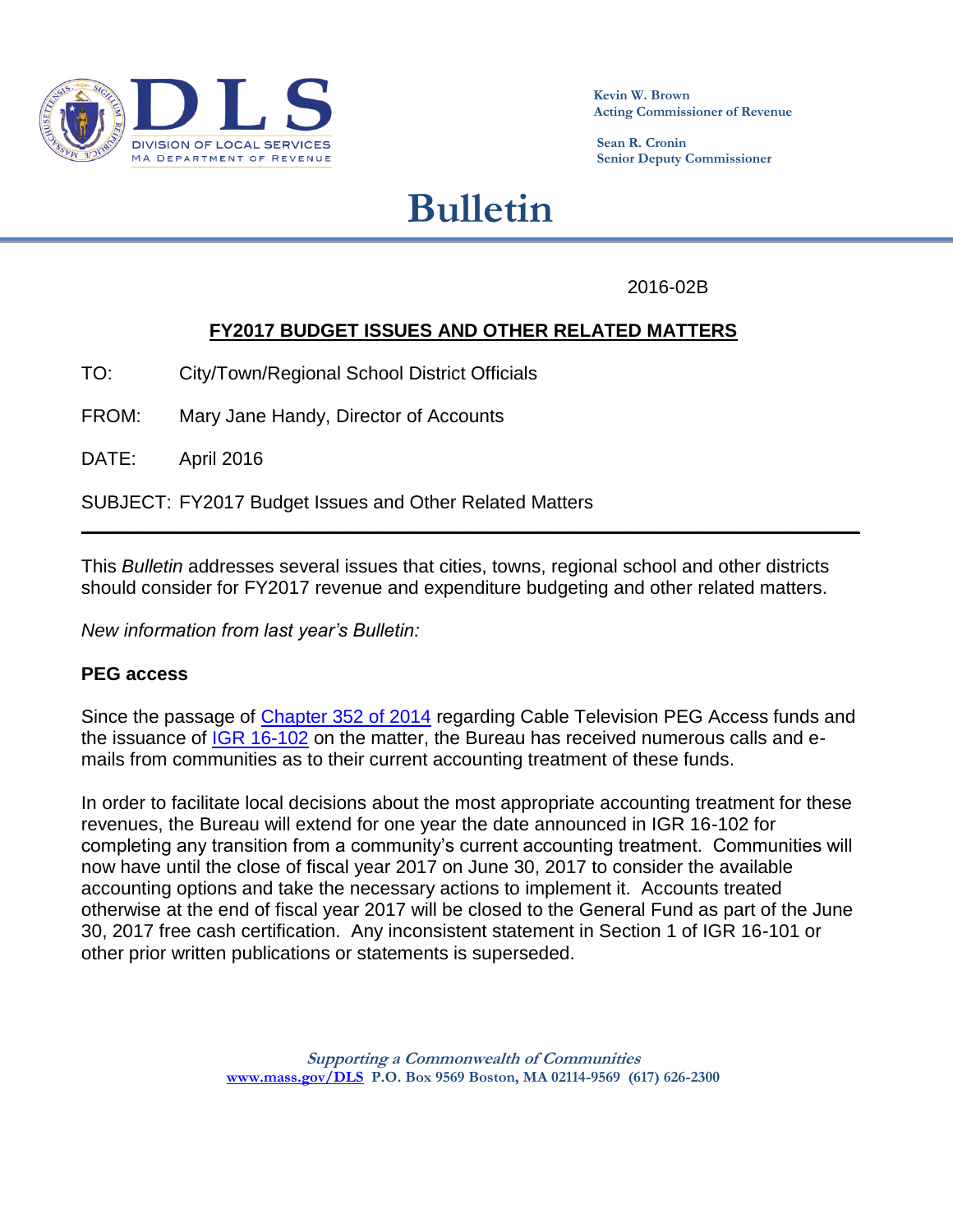#### **911 Reimbursements**

The Bureau has been informed by the State 911 Department that reimbursements for all fiscal years prior to FY2014 have been completed. Any community with a deficit in this account for any fiscal year prior to FY2014 must provide for that deficit in the FY2017 tax rate.

Be aware that the contracted amount must be less than the apportioned amount and is the limit of the reimbursement. Also be aware that even the contracted amount may not be reimbursed if non-eligible costs are included. If already paid, these non-eligible costs will have to be provided for.

#### **Municipal Modernization**

Legislative hearings are continuing for *[The Act to Modernize Municipal Finance and](http://www.mass.gov/governor/legislationexecorder/legislation/an-act-to-modernize-municipal-finance-and-government.html)  [Government](http://www.mass.gov/governor/legislationexecorder/legislation/an-act-to-modernize-municipal-finance-and-government.html)* filed by the Governor in December of 2015. Although none of the bill's provisions has yet to pass, the Division of Local Services (DLS) expects to notify and to explain all new provisions to local officials later this year.

#### **Accountant's Manual**

The new Accountant's Manual for the Massachusetts Municipal Auditors' and Accountants' Association is under final review and will be issued in the near future. Watch for additional details in this matter.

#### **Gateway**

The Tax Rate module of Gateway, the application that allows authorized local officials to enter, analyze, sign and submit local government data to the Division, has been improved and is currently being tested for FY2017 submissions. Improvements for overall efficiency have been suggested by many users and will be incorporated into this update.

## **BOA Field Rep Assignments**

The Bureau of Accounts has recently promoted two field representatives to supervisors, hired three new field representatives and hired one additional staff member. You should expect our field representatives to contact your community or regional school district in the near future. Here is the new [listing](https://dlsgateway.dor.state.ma.us/reports/rdPage.aspx?rdReport=Directory.directory_MAIN) of field representatives and their assignments.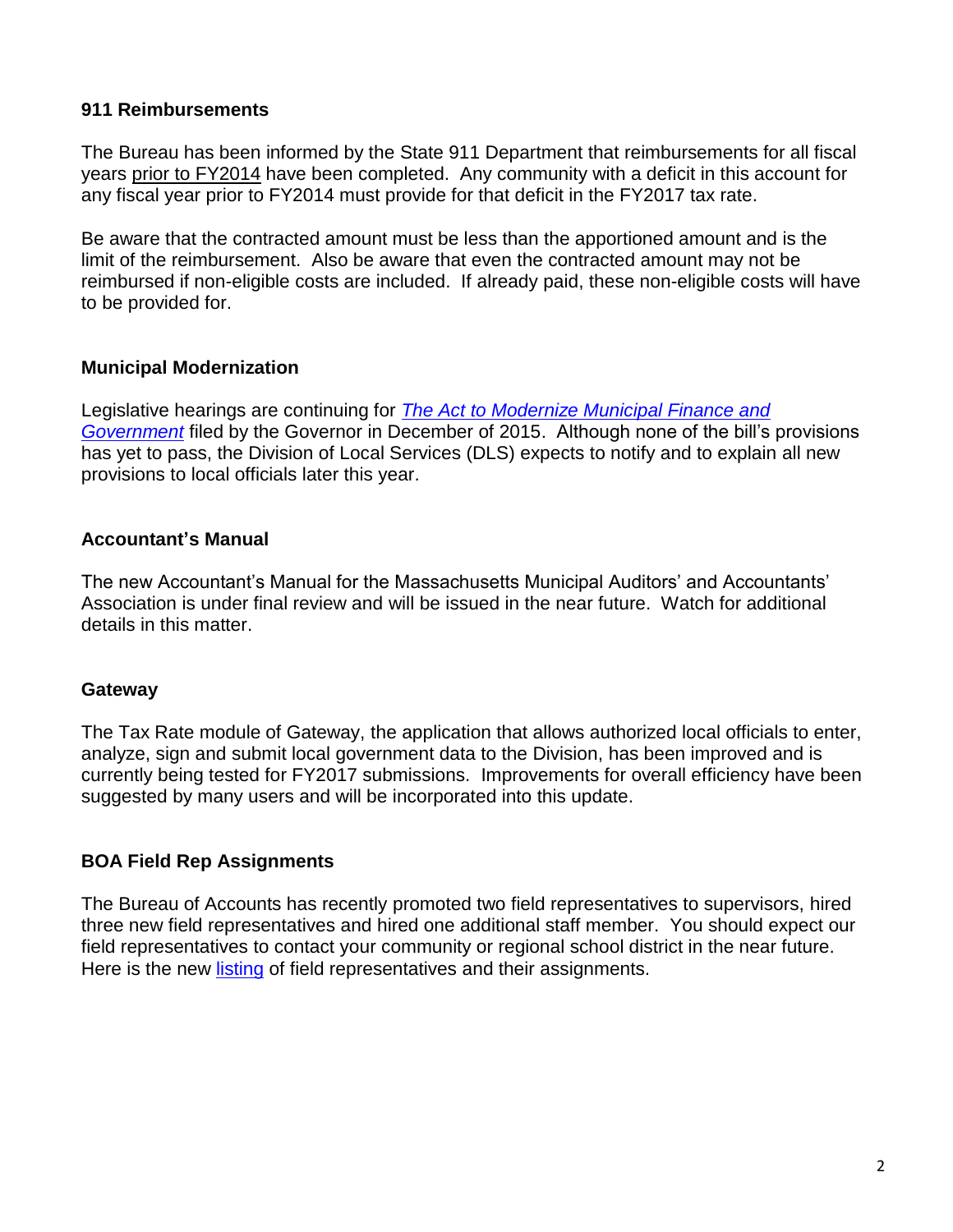*Modified information from last year's Bulletin:*

# **Snow and Ice**

[Chapter 10, § 58 of the Acts of 2015](https://malegislature.gov/Laws/SessionLaws/Acts/2015/Chapter10) authorized cities and towns by local decision to amortize their FY2015 snow and ice removal account deficit over three fiscal years. Please remember to include the amortized amount on the FY2017 Tax Rate Recap either as an appropriation or as an amount to be raised.

Massachusetts Emergency Management Agency (MEMA) has been working closely with the Federal Emergency Management Agency (FEMA) for potential reimbursement for qualifying expenditures incurred during certain January 2015 snowstorms. The Bureau has allowed special accounting treatment for the intended reimbursement.

# **Community Preservation Fund**

During FY2016, 158 cities and towns collected the local Community Preservation Act (CPA) surcharge and are eligible for state matching grants in FY2017. DLS estimates that the balance in the state trust fund will be sufficient to provide a first round match of 19% of the surcharge levied by each city and town.

In FY2016, there will be equity and surplus distributions for those cities and towns that have adopted the maximum 3% surcharge. With these additional distributions, the total state reimbursement for qualifying cities and towns will increase, depending on their decile and total surcharge amount. The above estimates are subject to change depending on Registry of Deeds collections between now and October.

# **Estimating FY2017 Medicaid Receipts**

The Bureau continues to urges caution when estimating these receipts as the amount due the community may not be consistent from year to year.

## **Estimating FY2017 Enterprise Revenues**

The Bureau will not allow FY2017 estimated revenue for user charges based upon the government's intent alone to raise these charges in the future. These charges must be increased before the Tax Rate Recap is submitted for tax rate certification to the Bureau. When revenues are estimated based upon consumption alone, the Bureau will continue to require reasonable supporting documentation for this claim. Be reminded that a structural deficit in enterprise fund retained earnings, not due to timing, must be provided for in the next tax rate.

# **Appropriating Enterprise Retained Earnings**

Appropriation from retained earnings may only be made after the earnings are certified by the Bureau and in no greater amount than so certified.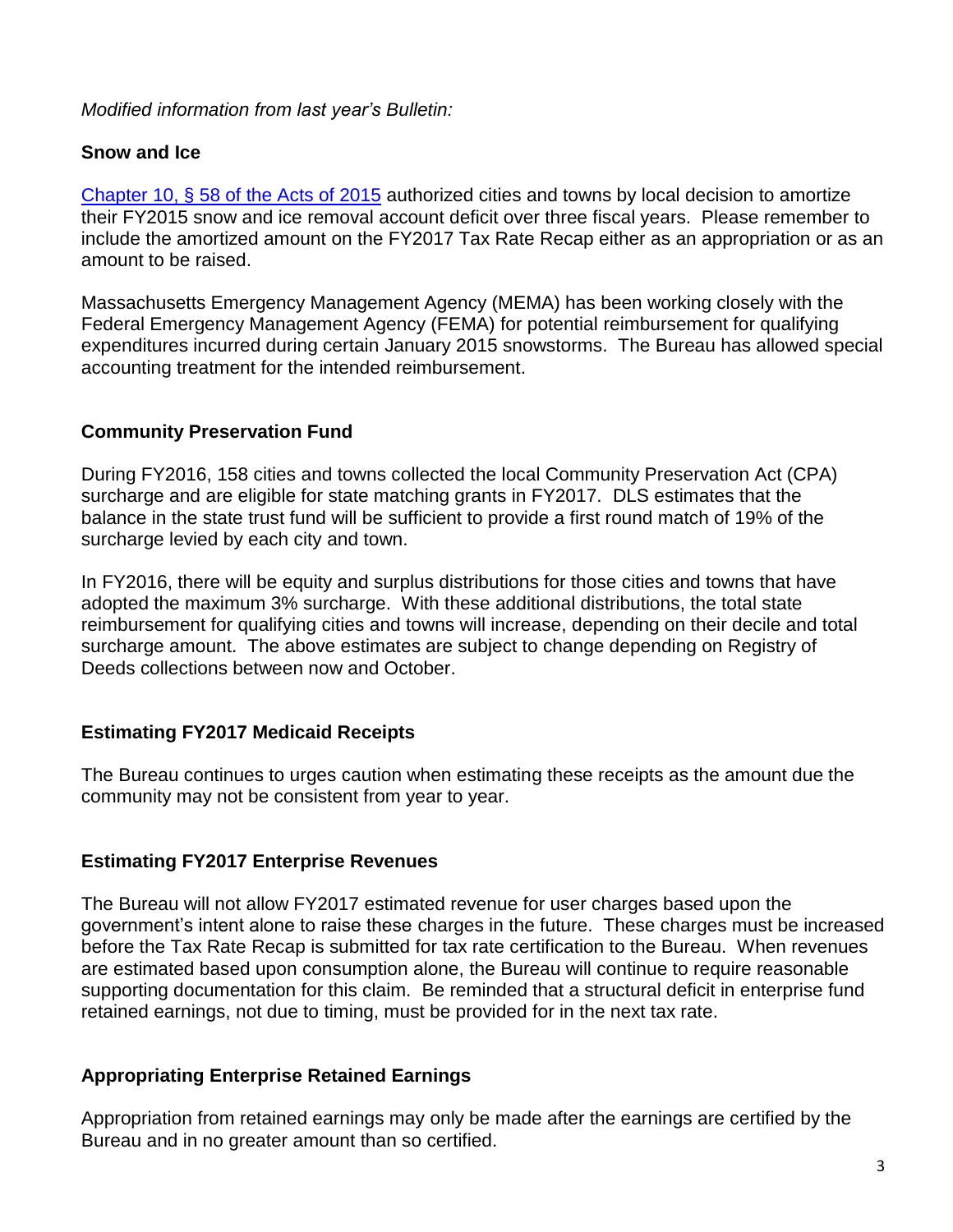# **Expenditure Budgeting for FY2017**

- Pension Appropriations: A pension assessment must be provided for in the FY2017 tax rate. If the amount appropriated is less than the assessment, the amount needed to fully fund the assessment must be raised on the Tax Rate Recap, (page 2, part IIB, line 10) per G.L. c. 32, § 22.
- Self-Insurance Plans for Employee Health Insurance: If the June 30, 2016 claims trust fund balance is in deficit, the deficit must be provided for (1) in a city or town by appropriation or by raising it on the Tax Rate Recap as an Other Amount to be Raised or (2) in a regional school district by providing for it in the FY2017 regional school district budget. The Bureau will notify DESE of any deficit in the regional school district. Any deficit is also a reduction to a city or town's certified free cash or to a regional school district's certified excess and deficiency amount.

Communities with a self-insurance fund must record on the balance sheet for the fund both the warrants payable and IBNR amounts as of 6/30/16. Any undesignated fund balance deficit which may result, after being offset by the working deposit, must be raised on the current year's tax rate recap. Should the balance sheet for free cash certification not be submitted to the Division of Local Services prior to the setting of the tax rate, this deficit must be disclosed on the Accountant's Letter in Lieu of Balance Sheet.

#### **Certification of Notes and Receipt of Audit Reports**

For FY2017, the Bureau will not certify revenue notes of a city, town, district or regional school district if a required audit for the period ended June 30, 2015 has not been submitted to the Bureau.

## *Additional matters of concern:*

## **Host Agreement Funds Received from Medical Marijuana Dispensaries**

Funds received by communities per agreements with medical marijuana dispensaries belong to the community's General Fund under G.L. c.  $44, \S 53$ . These funds cannot be separately appropriated as available funds.

## **Internal Borrowing**

The Bureau reminds Treasurers and other local officials that provisions of internal borrowing [\(G.L. c. 44, § 20A\)](https://malegislature.gov/Laws/GeneralLaws/PartI/TitleVII/Chapter44/Section20A) require that advances must be repaid during the same fiscal year. Communities using internal borrowing especially for capital projects must be aware that funds not externally borrowed by June 30th may result in a significant reduction to free cash.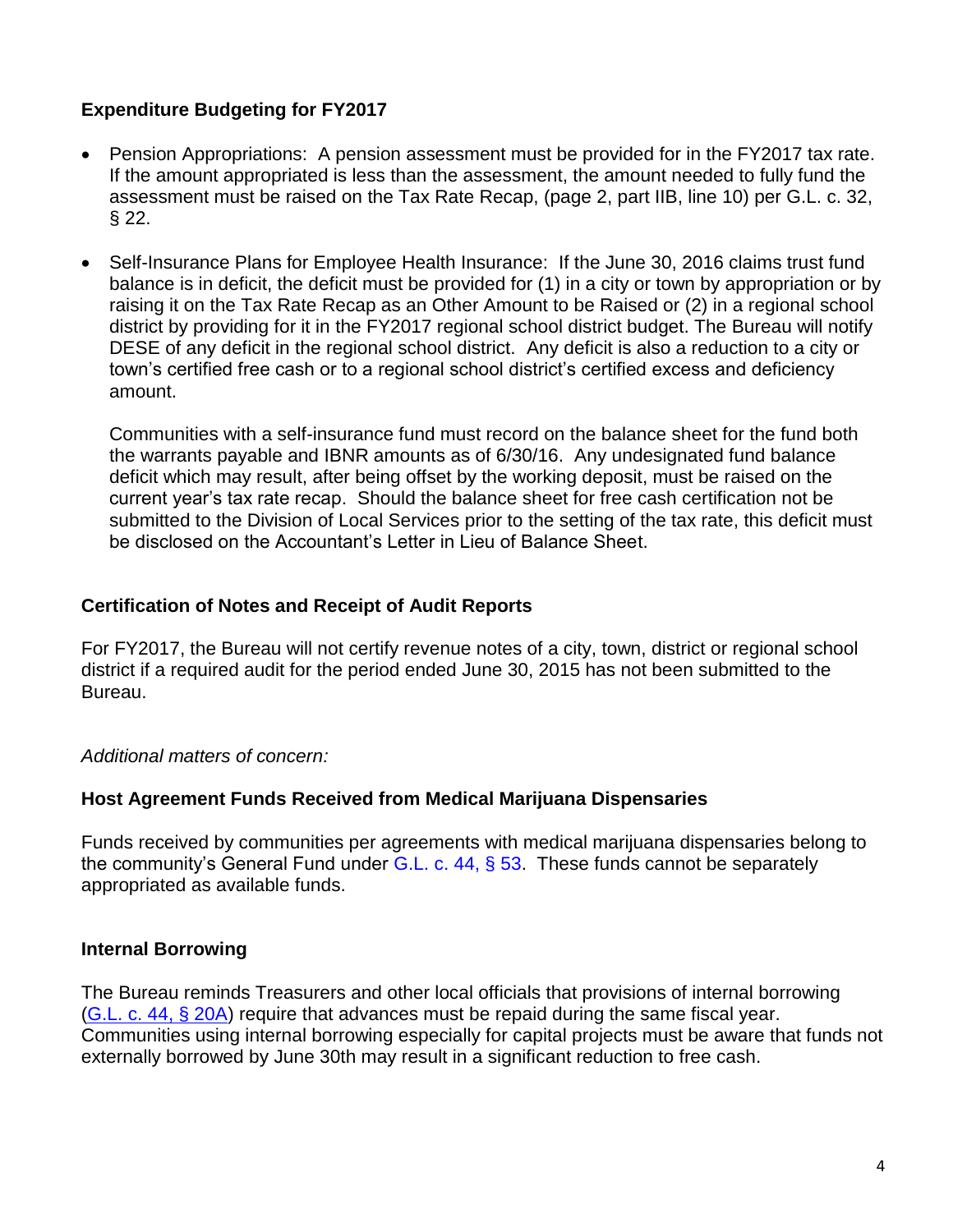# **Expenditure of Federal Funds Threshold**

The FY2017 threshold under the Federal Single Audit Act of 1984 as amended requires that there be a financial audit or, a specific program audit, if granted by the appropriate federal oversight or cognizant agency, if \$750,000 or more in federal funds are expended during any one fiscal year.

# **Energy PILOTs**

Communities receiving "payment in lieu of taxes" (PILOTs) under the provisions of [G.L. c. 59,](https://malegislature.gov/Laws/GeneralLaws/PartI/TitleIX/Chapter59/Section38H)  [§ 38H\(b\)](https://malegislature.gov/Laws/GeneralLaws/PartI/TitleIX/Chapter59/Section38H) must follow the requirements discussed in [IGR 98-403](http://www.mass.gov/dor/docs/dls/publ/igr/1998/98-403.pdf) for tax agreements regarding power plants of generation and wholesale generation companies, which include solar generation facilities that provide electricity to the grid. Note Part I. C. which indicates that:

Agreements should fix values or formulas for determining values (rather than fixing tax payments). These values should be representative of the future full and fair cash values of the plant for the term of the agreement and payments resulting from them will be treated as property taxes for Proposition 2½ and tax classification purposes. The payments are subject to the municipality's levy limit, and the values will be used to calculate its levy ceiling and minimum residential factor.

Communities are not allowed to place a negotiated dollar amount as part of PILOT estimated receipts on page 3 of the Tax Rate Recap form. The negotiated payments must be translated into assessed value and applied as indicated in IGR 98-403.

For more detailed information on the matter, please contact your field rep at the Bureau of Local Assessment.

## **Energy Generating Facilities Enterprise Fund**

Cities and towns that own and operate energy generating facilities subject to accounting, finance and reporting provisions of G. L. Chapter 44 rather than Chapter 164 may establish an enterprise fund under G.L. c. 44,  $\S 53F\frac{1}{2}$  using the same method as for any other utility. Any funds received as energy credits by the city or town which would otherwise close to the General Fund under G.L. c. 44, § 53 would now close to the enterprise fund.

## **Balance Sheets as of 6/30/2016 and Revenue Recognition**

The Bureau historically has allowed revenue recognition of State aid payments as well as other reimbursements on the balance sheet as of June 30. For free cash certification purposes, receipts from July 1 thru September 30 can be applied to offset expenditures that resulted in a deficit fund balance as of June 30. The Bureau will only allow revenue recognition for expected reimbursements not received by September 30 from MassDOT for Chapter 90 expenditures provided: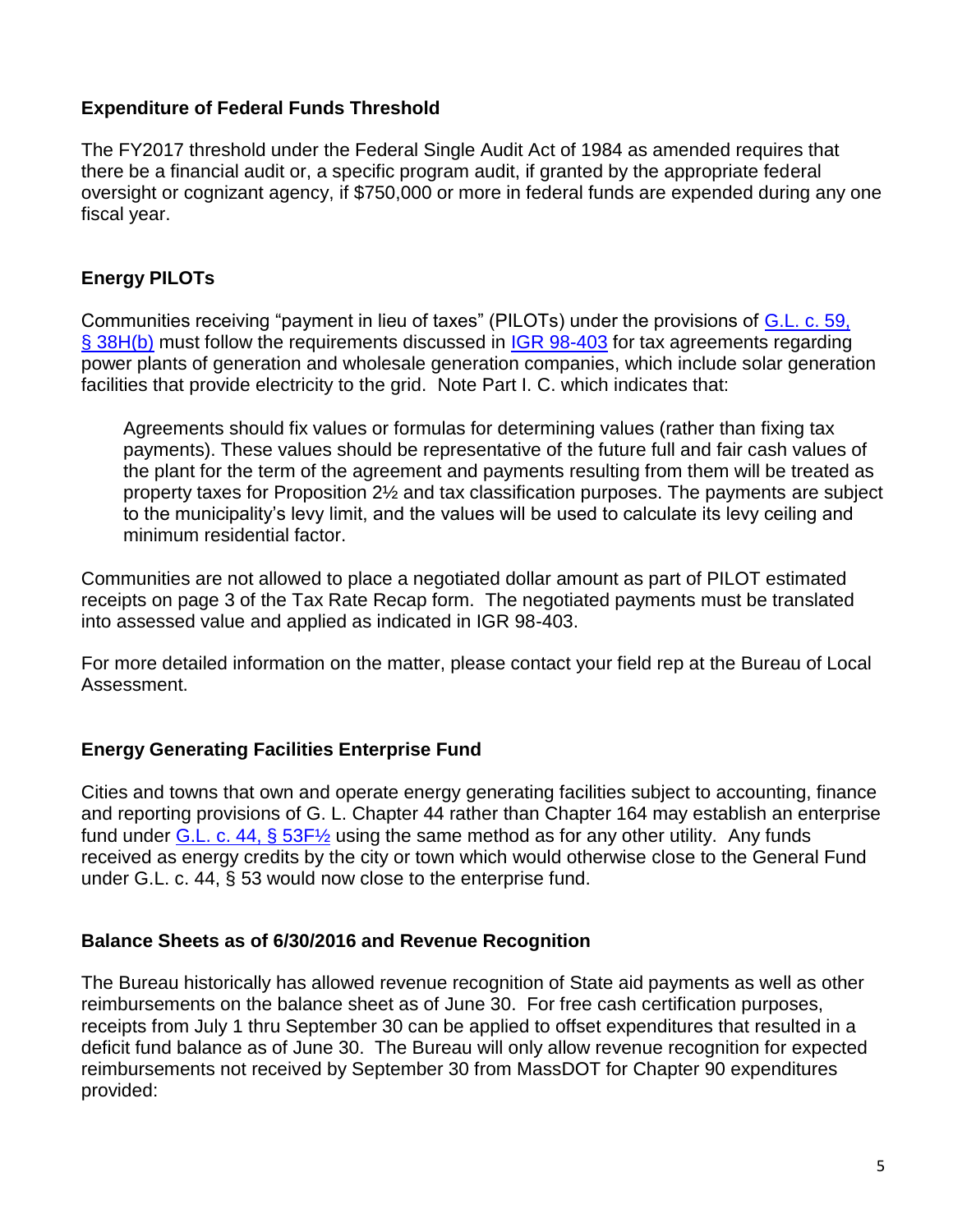- the community can document that the request for reimbursement has been filed with MassDOT by September 30, 2016; and
- the Bureau must be satisfied that payment will be made.

## **Free Cash Update and Non-Recurrent Distributions to Cities and Towns**

Cities and towns may request from the Director of Accounts an update of free cash to reserve and appropriate non-recurrent distributions over a certain period of time.

[G. L. c. 59, § 23](https://malegislature.gov/Laws/GeneralLaws/PartI/TitleIX/Chapter59/Section23) permits inclusion of receipts attributable to prior years, principally collection of property taxes, up to March 31. This update to the amount previously certified provides additional spending authority based on those items, but must first be certified by the Director prior to appropriation. The Director will not certify an additional amount if use of those funds could, in the Director's opinion, result in a negative free cash as of the following June 30. Only one request may be made per fiscal year. If an amount is certified by the Director and a negative free cash results the following June 30, no similar update may be requested for the following fiscal year.

## **[G.L. Chapter 44, § 31 Emergencies](http://www.mass.gov/dor/docs/dls/boa/debt/ch44sec31expendinexcessofapprop.pdf)**

Emergency payments under [G.L. c. 44, § 31](https://malegislature.gov/Laws/GeneralLaws/PartI/TitleVII/Chapter44/Section31) made in FY2016 after the setting of the tax rate through June 30, 2016 must be reported to the Assessors for inclusion in the FY2017 tax rate unless otherwise provided for. Emergency payments made in FY2017 prior to the setting of the tax rate may be included in the FY2017 tax rate, but must be included in the FY2018 tax rate unless otherwise provided for.

## **School Finance**

#### *State Special Education Reimbursement Fund ("Circuit Breaker")*

Per DESE regulations, the balance in this fund at the close of FY2016 can be no greater than DESE's FY2016 reimbursement, not including extraordinary assistance. Any excess fund balance must close to the General Fund. Any deficit fund balance must be charged to FY2017's school budget. See [603 CMR 10.07](http://www.doe.mass.edu/lawsregs/603cmr10.html?section=07) for additional details

#### **Federal School Grant Deficits**

The Bureau has noted that a number of balance sheet reports reflect deficits in certain federal school grants. The Bureau may reduce free cash or excess and deficiency for any federal school grants which have been reported in deficit on the balance sheet.